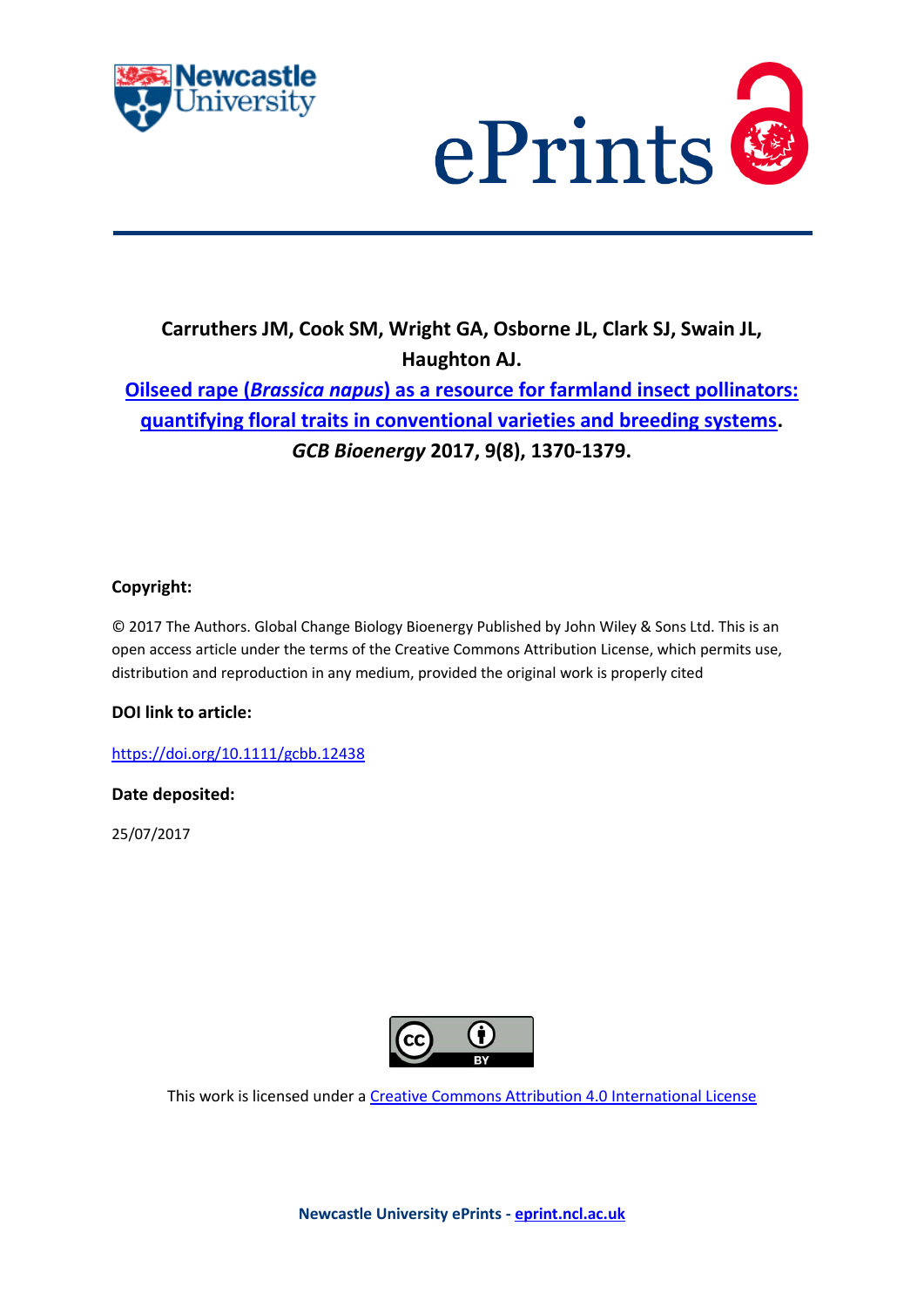GCB Bioenergy (2017) 9, 1370–1379, doi: 10.1111/gcbb.12438

# Oilseed rape (Brassica napus) as a resource for farmland insect pollinators: quantifying floral traits in conventional varieties and breeding systems

JONATHAN M. CARRUTHERS<sup>1,2</sup>, SAMANTHA M. COOK<sup>1</sup>, GERALDINE A. WRIGHT<sup>3</sup>, JULIET L. OSBORNE<sup>4</sup>, SUZANNE J. CLARK<sup>1</sup>, JENNIFER L. SWAIN<sup>1</sup> and ALISON J. HAUGHTON<sup>1</sup><sub>D</sub>

 $^1$ Rothamsted Research, West Common, Harpenden, Hertfordshire AL5 2JQ, UK,  $^2$ Royal Society of Biology, Charles Darwin House, 12 Roger Street, London WC1N 2JU, UK, <sup>3</sup>Centre for Behaviour and Evolution, Institute of Neuroscience, Newcastle University, Newcastle upon Tyne NE1 7RU, UK, <sup>4</sup>Environment and Sustainability Institute, University of Exeter, Penryn Campus, Penryn, Cornwall TR10 9FE, UK

## Abstract

Oilseed rape (OSR; Brassica napus L.) is a major crop in temperate regions and provides an important source of nutrition to many of the yield-enhancing insect flower visitors that consume floral nectar. The manipulation of mechanisms that control various crop plant traits for the benefit of pollinators has been suggested in the bid to increase food security, but little is known about inherent floral trait expression in contemporary OSR varieties or the breeding systems used in OSR breeding programmes. We studied a range of floral traits in glasshousegrown, certified conventional varieties of winter OSR to test for variation among and within breeding systems. We measured 24-h nectar secretion rate, amount, concentration and ratio of nectar sugars per flower, and sizes and number of flowers produced per plant from 24 varieties of OSR representing open-pollinated (OP), genic male sterility (GMS) hybrid and cytoplasmic male sterility (CMS) hybrid breeding systems. Sugar concentration was consistent among and within the breeding systems; however, GMS hybrids produced more nectar and more sugar per flower than CMS hybrid or OP varieties. With the exception of ratio of fructose/glucose in OP varieties, we found that nectar traits were consistent within all the breeding systems. When scaled, GMS hybrids produced 1.73 times more nectar resource per plant than OP varieties. Nectar production and amount of nectar sugar in OSR plants were independent of number and size of flowers. Our data show that floral traits of glasshouse-grown OSR differed among breeding systems, suggesting that manipulation and enhancement of nectar rewards for insect flower visitors, including pollinators, could be included in future OSR breeding programmes.

Keywords: canola, cytoplasmic male sterility, floral traits, genic male sterility, hybrids, nectar, open-pollinated, pollinator declines, rapeseed, sustainable intensification

Received 7 October 2016; revised version received 11 January 2017 and accepted 18 January 2017

## Introduction

Brassica napus (oilseed rape, OSR) is the world's third largest source of vegetable oil (USDA, 2016a), supplying the food and feed industries, and continues to be a key biofuel feedstock (USDA, 2016b). While OSR is capable of self-pollination, insect visitation to its flowers is important, as it enhances crop value through increased yield and quality (Morandin & Winston, 2006; Bommarco et al., 2012; Bartomeus et al., 2014; Hudewenz et al., 2014). However, pollination services in farmed landscapes are threatened, and global declines in insect pollinator abundance and richness (Biesmeijer et al.,

Correspondence: Alison J. Haughton, tel. +44 1582 938375, fax +44 1582 760981, e-mail: alison.haughton@rothamsted.ac.uk

2006; Potts et al., 2010; Cameron et al., 2011; Carvalheiro et al., 2013) have been attributed, in part, to limited quality and availability of food resource, particularly as a result of land use change associated with agricultural intensification (Klein et al., 2007; Potts et al., 2010; Goulson et al., 2015). Recent evidence has revealed the relative paucity of nectar sources in arable farmland compared with seminatural habitats (Baude et al., 2016) and in such landscapes where alternative food sources are limited, mass-flowering crops, such as OSR, to create large spatio-temporal pulses of nectar and pollen that are exploited by wild and managed insect pollinators (Stanley & Stout, 2013; Gill & O'Neal, 2015; Requier et al., 2015). Cultivation of OSR has been shown to enhance within-season pollinator abundance (Westphal et al., 2003; Williams et al., 2012) and more significantly,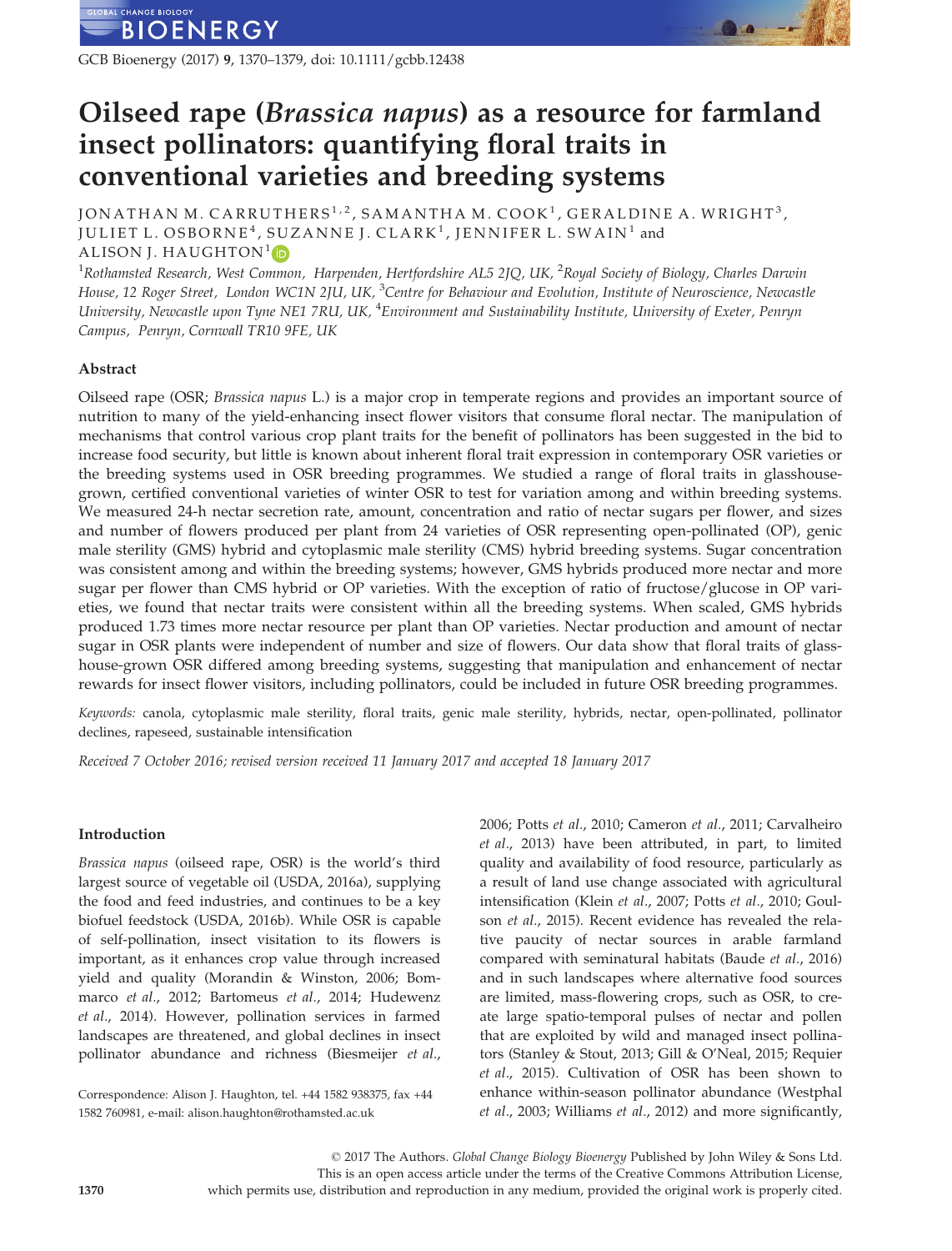between-year populations (Jauker *et al.*, 2012; Holzschuh et al., 2013; Riedinger et al., 2015).

Wild plants have evolved strategies to maximize genetic diversity and reproduction potential, where floral trait selection, such as nectar production, has led to c. 87% plant species being pollinated by animals (Ollerton et al., 2011). Flowers use floral nectar as a reward for animal (anthophilous) pollinators, and it is an important, nutrient-rich dietary resource for many flower visitors, e.g. Lepidoptera (Jervis & Boggs, 2005; Lebeau et al., 2016). The composition of nectar has evolved to attract pollinators and plant defenders and to protect against nectar robbers and pathogens (Kessler et al., 2008; Heil, 2011; Nicolson et al., 2015), and although the precise composition of floral nectar varies within and between species (Burkle & Irwin, 2009; Baude et al., 2011), it generally comprises up to  $80\%$  w/w sugars (sucrose, glucose and fructose), with the remainder comprising amino acids and lipids, as well as complexes of secondary metabolites (Baker & Baker, 1983; Nicolson & Thornburg, 2007). While pollination ecology studies of the interactions between pollinators and nectar are well established, e.g. Goulson (1999), Schaefer et al. (2004), Mayer et al. (2011), those elucidating the molecular mechanisms behind floral nectar production have only recently made progress and have demonstrated that production, synthesis, secretion and regulation are under genetic and hormonal control (Radhika et al., 2010; Ruhlmann et al., 2010; Liu & Thornburg, 2012; Bender et al., 2013; Lin et al., 2014; Wang et al., 2014), leading to suggestions that manipulating these mechanisms in crop plant-breeding programmes could increase the potential value of crops to insect pollinators in the context of improving food security through sustainable intensification (Bailes et al., 2015).

Oilseed rape is the focus of intensive, commercial breeding programmes that culminate in the registration of new, certified varieties that assure minimum standards of phenological and morphological metrics of yield and disease and quality (OECD, 2016). However, the value to insect visitors and pollinators of new varieties of flowering crops, such as OSR, is not considered in breeding programmes or current certification criteria (OECD, 2016). Non-GM, conventionally bred OSR varieties are developed either through classical line-breeding methods, making crosses and selecting the most promising genotypes to produce uniform, open-pollinated (OP) varieties (Friedt & Snowdon, 2009), or as hybrids that demonstrate improved yields through heterosis (Frauen et al., 2003; Rai et al., 2007). Hybrid seed is obtained from a male-sterile parent line through crossing with a malefertile parent line that confers fertility restorer genes to the F1 offspring, which then produce pollen and seed. To increase yield potential further, male-sterile plants are created by using genes located in either the cytoplasmic or nuclear genome that induce male sterility (Delourme & Budar, 1999). In lines with cytoplasmic male sterility (CMS), a mutation in the mitochondrial genome inhibits the development of pollen, whereas in lines with genic male sterility (GMS), male sterility develops due to the action of genes located in the nucleus (Ke et al., 2005). Hybrid and OP varieties are cultivated in Europe, whereas hybrids, together with genetically modified, varieties are grown in North America (Friedt & Snowdon, 2009) and Australia (Oliver et al., 2016).

Oilseed rape breeding programmes have conserved the function of nectar production in varieties (Pernal & Currie, 1998; Pierre et al., 1999), but little is known about the production of nectar in the three breeding systems. There is limited evidence that Ogura cytoplasm used in CMS hybrids may result in less developed nectaries with associated lowered nectar production (Pelletier et al., 1987; Mesquida et al., 1991), but Pierre et al. (1999) found no differences between the nectar volumes and sugar concentrations between three Ogura CMS hybrids and three OP varieties. Nectar secretion of GMS hybrids has not been compared with CMS hybrids or OP varieties.

The total resource for insect visitors provided by an OSR plant is a function of the nutritional composition of nectar and pollen supplied by each flower and the total number of flowers produced per plant. Additionally, the accessibility and composition of nectar rewards may compromise the utility of flowers to some insect species. For example, beekeepers have noted concern that varieties of OSR with high glucose nectars result in crystallized honey stores in the hive that cannot easily be exploited and used by bees in the colony and produce rapidly granulating, lower value honeys (Calder, 1986). The growth, development and function of floral characters may be resource limited in plants (Diggle, 1997; Galen, 1999); indeed, B. napus plants, which exhibit an indeterminate growth habit (Wang et al., 2009), adjust the number, but not the size, of flowers they produce according to planting density (Cresswell et al., 2001) and visitation by insects (Mesquida et al., 1988b). However, there may be additional, inherent constraints on the number and size of flowers due to variety or breeding system. Insect plant visitors use floral characters, such as flower size (Conner & Rush, 1996; Makino et al., 2007), as visual signals of resource availability, but there is conflicting evidence from the closely related B. rapa that flower size may be an honest indicator of nectar status (Davis et al., 1996; Knauer & Schiestl, 2015).

By quantifying and elucidating differences in the inherent floral traits of winter OSR varieties and breeding systems, it could be possible to work towards breeding and cultivating OSR with pollinator-positive traits to support an important ecosystem service in the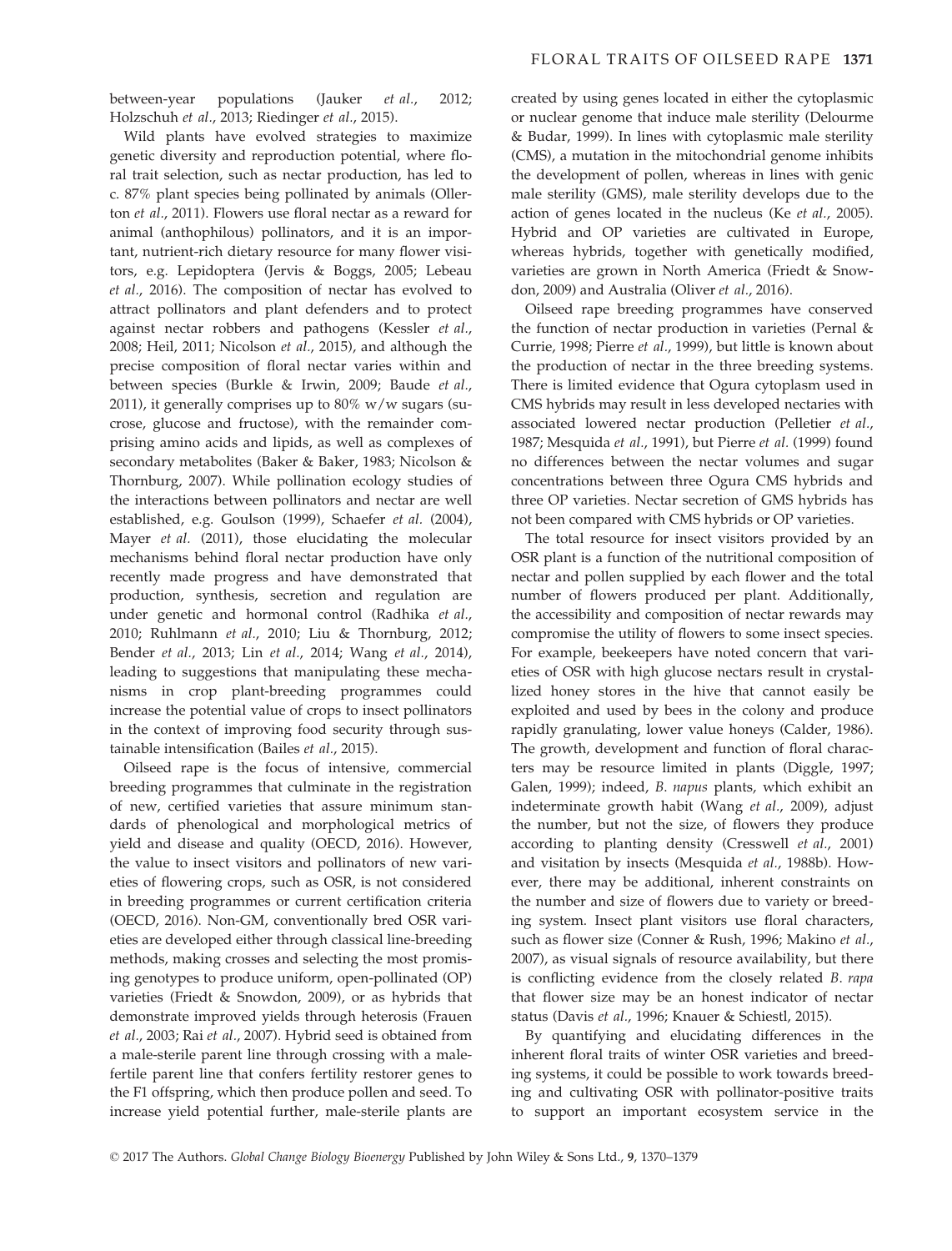production of rapeseed oil. Thus, we quantified a range of inherent floral traits of glasshouse-grown, contemporary certified varieties of OSR, representing three conventional breeding systems. Specifically, we quantified nectar volume and its sugar mass and composition produced per flower over a 24-h period, a surrogate measure of flower size and nectar production per plant per 24 h in OSR varieties from OP, CMS hybrid and GMS hybrid breeding systems.

### Materials and methods

#### Plant material

Twenty-four commercially available, certified varieties of winter OSR, comprising eight OP, seven CMS hybrids and nine GMS hybrids, were grown under standardized conditions in an insect-free glasshouse at Rothamsted Research in Hertfordshire, UK (51°48'34" N, 0°21'23" W; Table 1). Twenty-three varieties were included on the 2013–2014 Recommended List for growers in England and Wales (AHDB, 2012), while one (SY Fighter) was a candidate for inclusion on the list.

In March 2013, seeds of all varieties were sown in trays containing a standard compost mix, comprising 75% peat, 12% sterilized loam, 10% lime-free 5 mm grit and 3% mediumgrade vermiculite. The compost was fertilized with 16-9-12 NPK +2MgO at 3.5 kg  $m^{-3}$  (Osmocote Exact Mini 3–4, Scotts, UK). Seedlings were vernalized at the 3–4 leaf stage for 8 weeks at 5 °C, and seven plants of each variety were individually re-potted to 21 cm diameter (4 l) pots, containing fresh standard compost mix. The potted plants were then evenly arranged in a randomized complete block (RCB) design, with seven blocks, in a glasshouse at a mean density of 8.5 pots  $m^{-2}$ (Fig. S1). An automated system watered plants twice daily, while supplementary lighting and heating were provided to ensure irradiance of at least 100  $\mu$ mol m<sup>-2</sup> s<sup>-1</sup> from 05:00 to 21:00 and temperatures of at least 18 °C during the day, and 14 °C at night. The use of yellow sticky traps (Silvandersson, LBS Horticultural Supplies, Colne, UK) and predatory mites, Amblyseius cucumeris (Bioline AgroSciences, Little Clacton, UK), in addition to daily plant inspections, ensured the plants were pest-free.

Table 1 Oilseed rape varieties by breeding systems used in the trial

| Open pollinated | GMS hybrid | CMS hybrid   |
|-----------------|------------|--------------|
| Cash            | Avatar     | DK Excalibur |
| DK Cabernet     | Compass    | DK Expower   |
| DK Camelot      | Cracker    | Flash        |
| Fashion         | Dimension  | PR46W21      |
| Ouartz          | Marathon   | PT211        |
| Rivalda         | Rhino      | DK Sequoia   |
| Sesame          | Thorin     | PR45D05      |
| Vision          | Troy       |              |
|                 | SY Fighter |              |

#### Nectar collection and analysis

As our aim was to quantify inherent nectar production in OSR varieties and breeding systems, rather than assessing temporal availability of nectar, we measured 24-h secretion rate rather than standing crop (Corbet, 2003). To control for flower agerelated differences in nectar production (Mohr & Jay, 1990; Mesquida et al., 1991; Pierre et al., 1996), nectar was sampled from flowers of the same age. Plants were inspected daily, in June, to record the day on which each began to flower. On each day, petals of all open flowers were marked with a permanent ink pen to ensure these older flowers were not used for nectar sampling. The plants were visited 24 h later, and the nectar was carefully removed from any flowers that had opened since the previous day by draining the inner nectaries using microcapillary tubes (5 µL, Drummond, Broomall, PA, USA). As outer (median) nectaries only secrete c. 5% nectar due to reduced phloem vascularization (Davis et al., 1994), nectar production was quantified from the inner (lateral) nectaries only. Nectar was then allowed to accumulate in these flowers for 24 h, prior to being sampled to measure 24-h secretion rate. To control for potential diel patterns of nectar production within flowers (Pernal & Currie, 1998), all plants that were flowering within a block were sampled during a defined, 1-h period (Table S1). As plants started flowering on different days, nectar samples were collected over multiple days (Table S2). One sample of nectar per plant comprised nectar collected from all flowers that had been drained 24 h previously (mean: 4.4 flowers, Table S2). Microcapillary tubes were immediately stored in 1.5 mL Eppendorf tubes placed on ice inside a cool box before being transferred to a freezer set at  $-20$  °C. One variety, DK Sequoia, had not begun flowering by the time nectar sampling of the other varieties had commenced, and consequently, its nectar was not collected for analysis, although flower size and flower number were measured in this variety.

The 24-h secretion rate of nectar collected was determined by dividing the length of the column of nectar in the microcapillary tube by the number of flowers sampled, to give mean volume (lL) per flower. High-performance liquid chromatography (HPLC) was used to assess the concentration ( $\mu$ g  $\mu$ L<sup>-1</sup>) and composition of sugars in the nectar. Samples were diluted to 1 : 2000 with water (HPLC grade, Fisher Scientific, Loughborough, UK). A 10 µL volume of the diluted sample was introduced into the stream of 10 mm NaOH (flow rate 1 mL  $min^{-1}$ ) with an autosampler (ICS-5000; Dionex, Thermo Fisher Scientific, Waltham, MA, USA) and passed through a CarboPac PA100 column (Dionex, Thermo Fisher Scientific, Waltham, MA, USA) to separate the sugars. Sugars were then detected with an electrochemical detector (ED40, Dionex, Thermo Fisher Scientific, Waltham, MA, USA), and CHROMELEON software (Thermo Fisher Scientific, Waltham, MA, USA) was used to determine concentration of the sugars by reference to calibrations using standards at 10 ppm. Sugar mass ( $\mu$ g) per flower was then calculated as the product of the volume of nectar per flower and sugar concentration.

#### Flower size

Petal area was used as a surrogate measure of flower size. During the third week of flowering, one flower from the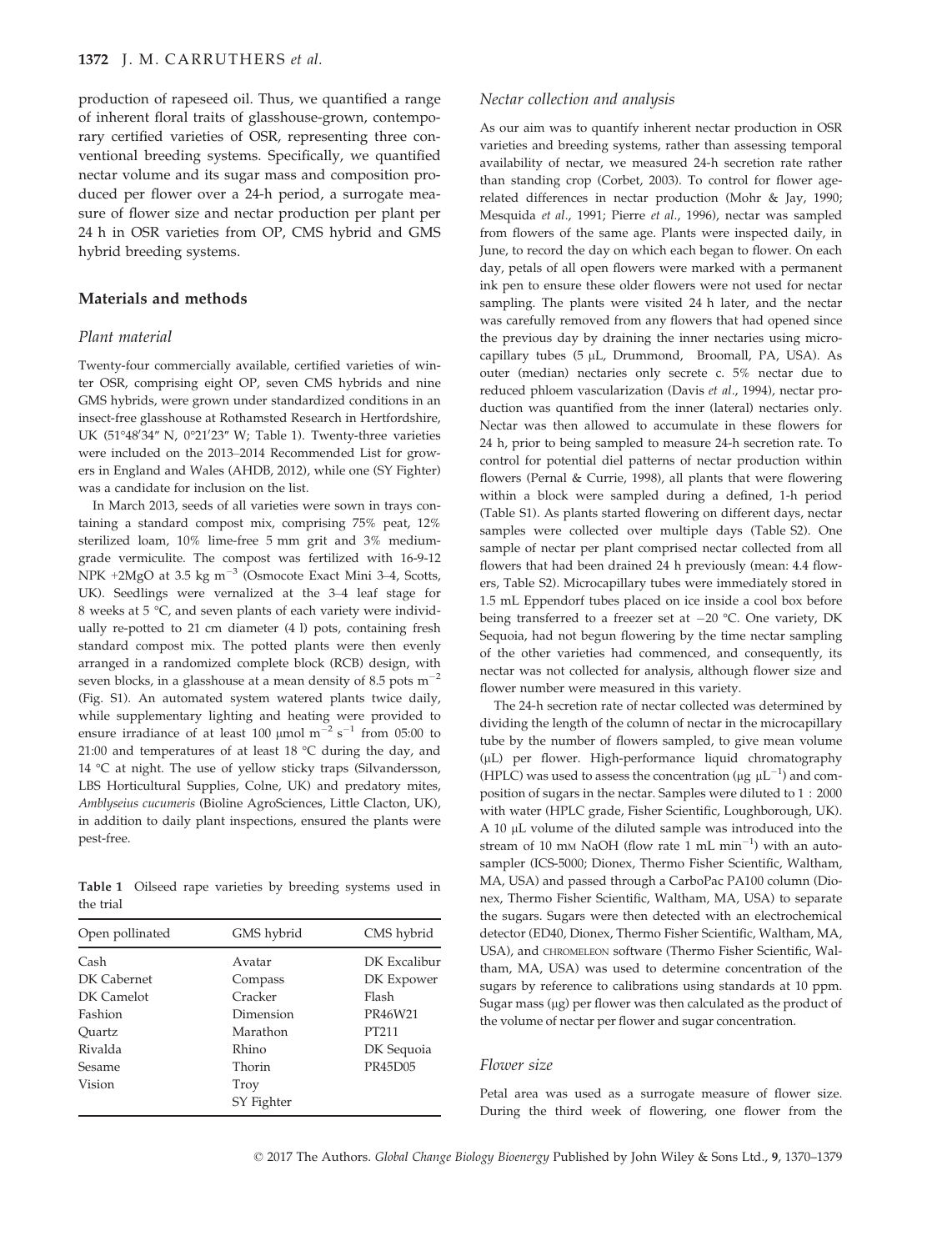main raceme of each plant was selected when the petal laminae were perpendicular to the style and petals (mean: 2.0, Table S3) were carefully removed from the flower. The petals were affixed to transparency film with clear tape, scanned at 600 dpi, and the petal areas were calculated using IMAGEJ Version 1.44 (Schindelin et al., 2015).

#### Number of flowers per plant

The mean number of flowers produced per plant was assessed for all 24 varieties once flowering had ceased (after c. 4 weeks; five blocks only) by summing the number of seed pods and flower-abscission scars (on average 4.5 plants sampled per variety, Table S4).

#### Statistical analyses

The mean secretion of nectar per flower in 24 h, expressed as total sugar mass, volume, total sugar concentration and fructose/glucose ratio, for all varieties except DK Sequoia, was compared among varieties using a linear mixed model (LMM) fitted using restricted maximum likelihood (REML), with block and sample date as the (crossed) random factors, to allow for environmental differences among sampling dates as well as differences associated with plant location in the glasshouse. The observed significance levels for comparing within breeding systems subsequently depended on the order of fitting of these nested terms, due to the resulting non-orthogonal random structure because not all varieties and not all plants were sampled per day due to lack of flowering (Table S2). The range of observed probabilities over the six orders of term fitting is therefore presented, and denominator degrees of freedom (df) may be non-integer.

Petal area and the total number of flowers produced per plant (all 24 varieties) were analysed using multi-stratum ANOVA to account for the RCB design. The estimate of nectar secreted over 24 h by all flowers produced per plant, for all varieties except Sequoia, was calculated as the product of nectar secretion per flower and number of flowers per plant, and was similarly analysed using ANOVA.

In all the above analyses, fixed variety effects were partitioned to compare among and within the three breeding systems. Prior to analysis, nectar volumes were squareroot-transformed, and the sugar mass per flower, number of flowers per plant and total nectar produced per plant were logtransformed (base 10) to meet the assumptions of the analysis. Overall observed means are reported on the scale of analysis accompanied by  $\pm$ SEM (with back-transformed mean given in parentheses as appropriate).

We assessed the relationships between both nectar volume (log scale, base 10) and sugar mass (square root scale), respectively, and variety, flower size and number of flowers per plant using multiple regression with groups fitted as a LMM allowing for the RCB design in the random model. Neither interaction with variety was statistically significant for either response (Tables S5 and S6), so here we report F-tests for dropping the explanatory variable of interest from the main effects models only. All analyses were done using GENSTAT 18 (VSNi, 2015).

#### Results

#### Nectar production

Nectar was secreted by flowers of all 23 varieties included in this analysis. Across these varieties, flowers produced nectar with a mean of 2.38 (geometric mean 241.7 µg sugar)  $\pm$  0.020 (N = 146) in 24 h. Per flower sugar mass differed among breeding systems  $(F_{2,78,3} = 14.60, P < 0.001;$  Fig. 1a), with more produced by GMS hybrid varieties than by the CMS hybrid and OP varieties. There were no differences in the mass of sugar per flower within any of the breeding systems (within OP varieties –  $P: 0.259 - 0.442$ , df = 7, 91.3; within CMS hybrid varieties – P: 0.071–0.114, df = 5, 78.7; within GMS hybrid varieties –  $P$ : 0.256–0.365, df = 8, 84.7; Fig. 2a).

The mean volume of nectar secreted by the inner nectaries per flower across all OSR varieties over 24 h was 0.90  $(0.82 \mu L) \pm 0.021$   $(N = 150)$ . Nectar volumes secreted by the three breeding systems differed  $(F_{2,97.9} = 15.03, P < 0.001;$  Figure 1b), with the greatest volumes produced by GMS hybrid varieties. Nectar volumes did not differ within any of the breeding systems (within OP varieties – P: 0.202–0.289, df = 7, 107.6; within CMS hybrid varieties –  $P: 0.101{\text -}0.134$ , df = 5, 97.8; within GMS hybrid varieties – P: 0.054–0.065,  $df = 8$ , 104.5; Fig. 2b).

The mean concentration of nectar sugars across all plants was  $324 \pm 6.6$  µg  $\mu$ L<sup>-1</sup> (32.4% w/w; N = 148), and differences were not found among  $(F_{2,92.8} = 0.20)$ ,  $P = 0.818$ ) or within any of the breeding systems (within OP varieties – P: 0.132–0.173, df = 7, 101.6; within CMS hybrid varieties –  $P$ : 0.127–0.183, df = 5, 93.5; within GMS hybrid varieties –  $P: 0.120 - 0.159$ , df = 8, 93.9). The majority of the sugar detected in OSR nectar was glucose (57.7% by mass), followed by fructose (41.7%) and sucrose (0.7%). The ratio of nectar fructose/glucose differed among the three breeding systems ( $F_{2,94.5} = 5.56$ ,  $P = 0.005$ ; Fig. 1c), as well as within the OP varieties (all  $P < 0.001$ , df = 7, 103.7). The ratios of nectar fructose/ glucose within GMS and CMS hybrids were similar (P: 0.049–0.146, df: 8, 96.2; P: 0.046–0.061, df: 5, 95.3, respectively; Fig. 2c). The ratios of fructose/glucose tended to be greater in the GMS hybrids and lower in the CMS hybrids, while values for the OP varieties were spread over a wider range.

## Flower size

The mean area of petals from all 24 varieties was  $86.57 \pm 1.29$  mm<sup>2</sup> (N = 160). There was a difference in petal size among the three breeding systems  $(F_{2,130} = 11.68, P < 0.001;$  Fig. 1d). This indicates that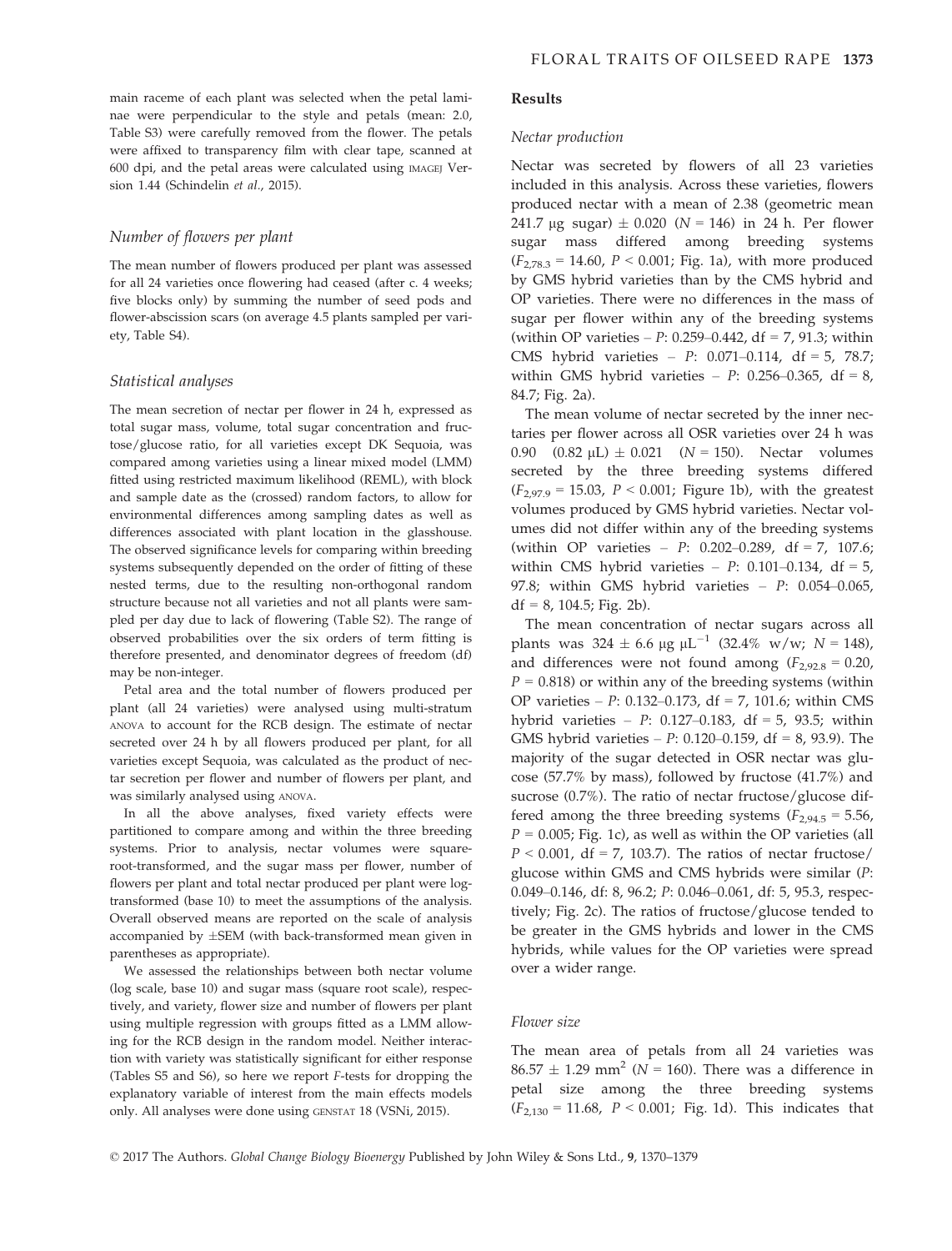

Fig. 1 Mean metrics of oilseed rape floral traits, by breeding system (average  $n = 54$ ). GMS, genic male sterility hybrids; CMS, cytoplasmic male sterility hybrids; OP, open-pollinated. Panels a–d are metrics per flower, while panels e and f are per plant. Error bars show 95% confidence intervals; data in all panels, except c and d, are back-transformed to the natural scale.

flowers of CMS and GMS hybrid varieties tended to be larger than those of OP varieties. However, differences in petal size were also found among the varieties within each breeding system (within OP varieties:  $F_{7,130} = 5.38$ ,  $P < 0.001$ ; within CMS hybrid varieties:  $F_{6,130} = 4.38$ ,  $P < 0.001$ ; within GMS hybrid varieties:  $F_{8,130} = 6.94$ ,  $P < 0.001$ ; Fig. 2d). There was no effect of flower size on either the volume of nectar produced per flower or sugar mass per flower  $(F_{1,64.5} = 2.14, P = 0.149)$ ;  $F_{1,54.6} = 0.84$ ,  $P = 0.365$ , respectively; Tables S5 and S6).

#### Number of flowers per plant

Plants produced a mean  $(N = 109)$  of 2.97 (geometric mean 930.3 flowers)  $\pm 0.010$ . A difference was found in the number of flowers per plant among the three breeding systems ( $F_{2,81} = 6.08$ ,  $P = 0.003$ ; Fig. 1e), where CMS hybrid varieties tended to produce more flowers per plant than the other breeding systems. There were also differences in flower production among the varieties within each breeding system (within OP varieties:  $F_{7,81} = 9.76$ ,  $P < 0.001$ ; within CMS hybrid varieties:  $F_{6,81} = 5.77$ ,  $P < 0.001$ ; within GMS hybrid varieties:  $F_{8,81} = 2.47$ ,  $P < 0.019$ ; Fig. 2e). There was no effect of the number of flowers produced per plant on either the volume of nectar produced per flower or sugar mass per flower  $(F_{1,66.5} = 0.22, P = 0.638; F_{1,66.8} = 0.89,$  $P = 0.348$ , respectively; Tables S5 and S6).

#### Nectar resource per plant

The estimated mean volume  $(N = 100)$  of nectar secreted over 24 h by all flowers that were produced per plant was 2.86 (geometric mean 728.1  $\mu$ L)  $\pm$  0.030 and was found to differ among breeding systems  $(F_{2,73} = 8.52, P \le 0.001;$ Fig 1f), where nectar secreted by GMS varieties was greater than for OP varieties. There were no differences in the estimated secretion within the three breeding systems (within OP varieties:  $F_{7, 73} = 1.4$ ,  $P = 0.219$ ; within CMS varieties:  $F_{5,73} = 0.58$ ,  $P = 0.717$ ; within GMS varieties:  $F_{8,73}$  $_{73}$  = 0.61, P = 0.767; Fig. 2f).

### Discussion

This study is the first to compare nectar production in OSR varieties created using the genic male sterility (GMS) system with those bred by other methods. While we expected to observe varietal differences in metrics of nectar production that have been reported elsewhere (Pernal & Currie, 1998), such differences between breeding systems were less likely (c.f. Pernal & Currie, 1998; Pierre et al., 1999). We found that GMS hybrid varieties tended to produce the greatest volumes of nectar and amounts of nectar sugar per flower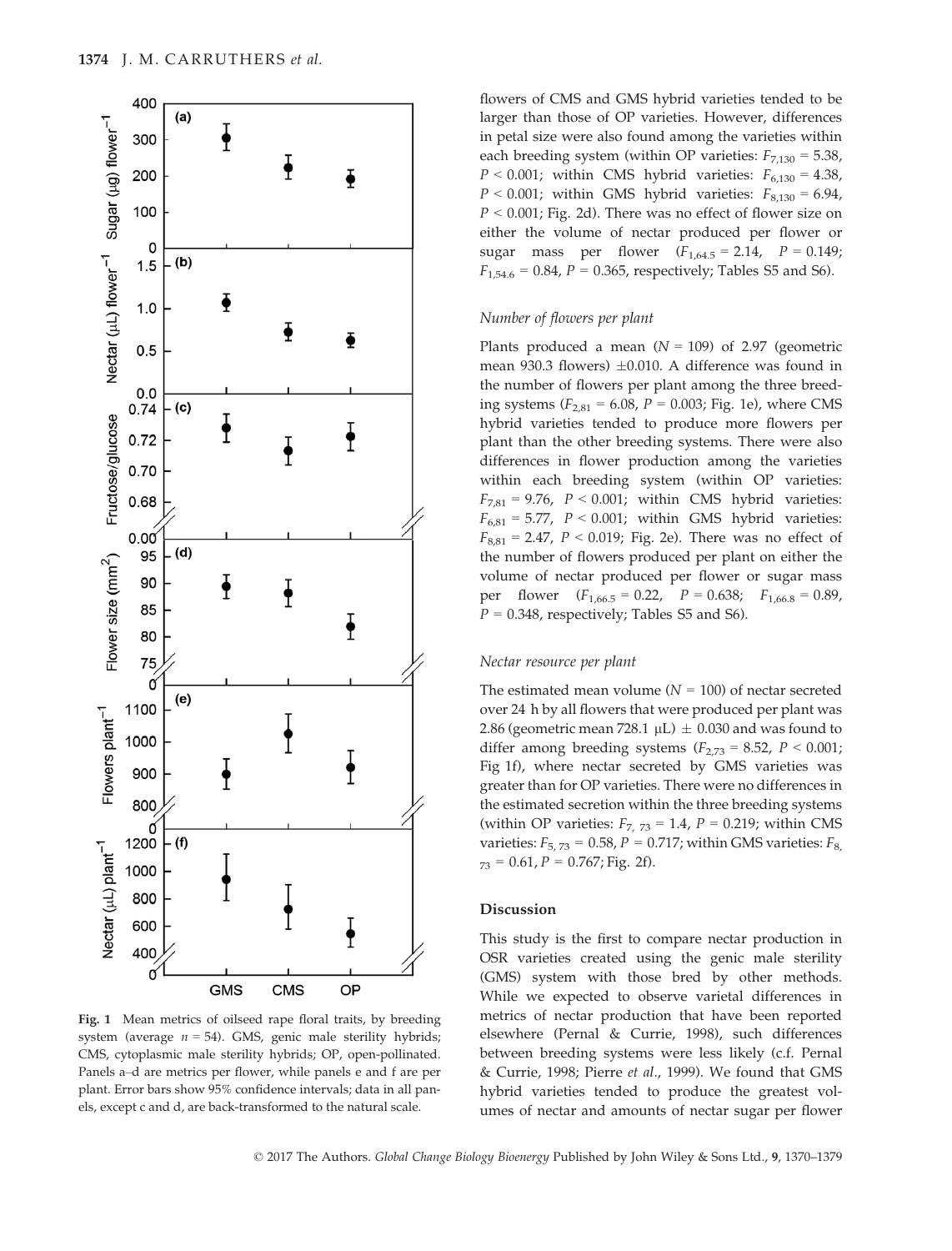

Fig. 2 Mean metrics of oilseed rape floral traits by variety  $(n = 7)$ . Panels a-d are metrics per flower, while panels e and f are per plant. Closed circles: genic male sterility (GMS) hybrids; open circles: cytoplasmic male sterility (CMS) hybrids; closed triangles: open-pollinated (OP). Error bars show 95% confidence intervals; data in all panels, except c and d, are back-transformed to the natural scale.

and larger, but fewer flowers per plant, whereas OP varieties consistently produced the smallest nectar volumes and amounts of nectar sugar per flower. With the exception of the ratio of fructose/glucose, we also found expression of nectar traits within all the breeding systems to be consistent. When these results were scaled to 24-h nectar secretion by all flowers produced by an individual plant, we found that GMS varieties were estimated to yield 1.73 times more nectar than OP varieties.

© 2017 The Authors. Global Change Biology Bioenergy Published by John Wiley & Sons Ltd., 9, 1370–1379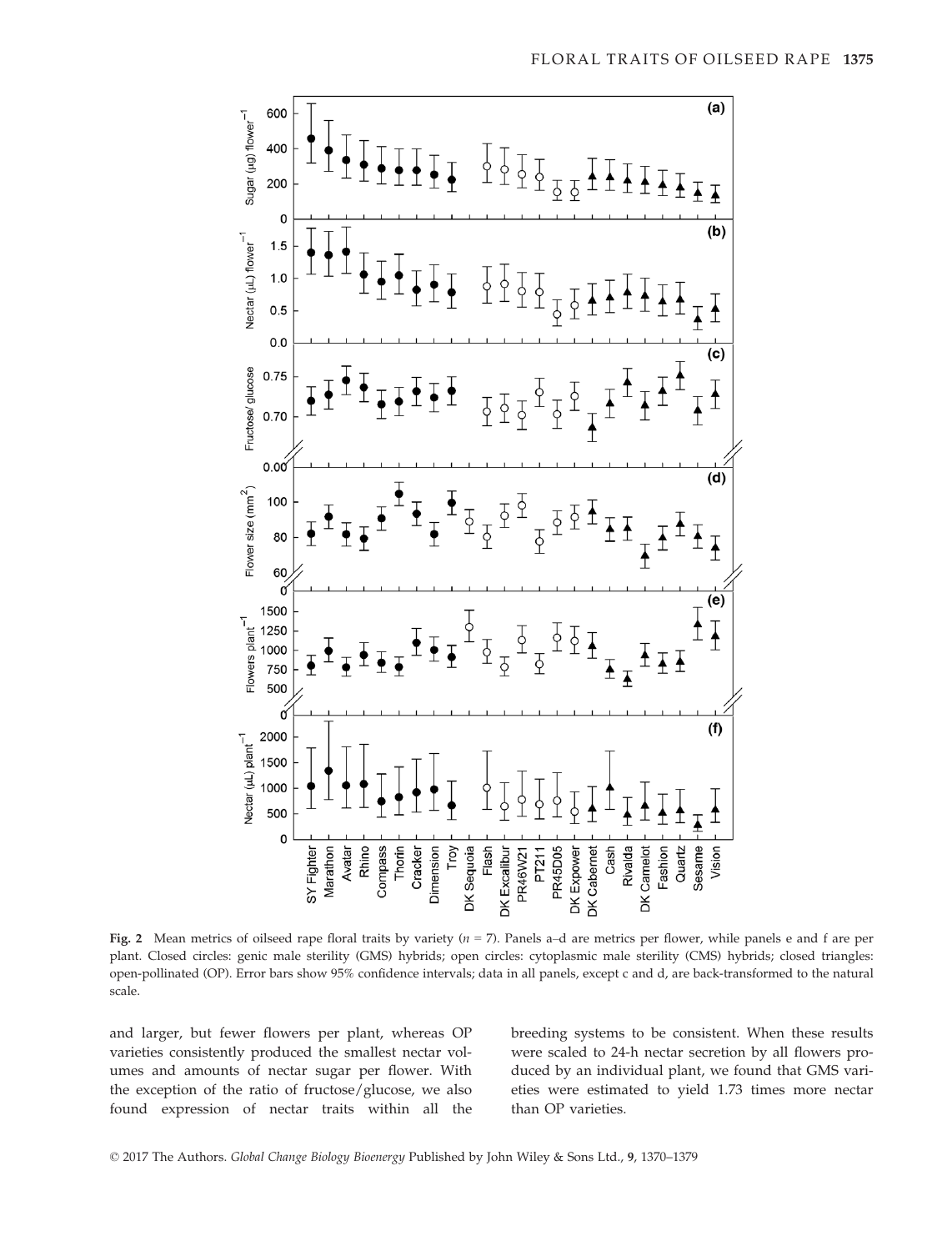Although not tested here, and in the absence of any evidence we can find in the literature, it is possible that GMS hybrids produce more nectar per flower than OP varieties as a result of heterosis endowing plants with larger or more active nectaries. If so, these effects of heterosis appear to be suppressed in the CMS hybrid varieties. All CMS hybrid varieties tested here were created with the Ogura system, which uses a cytoplasmic element originally derived from radish (Raphanus sativus L.; Yamagishi & Bhat, 2014) and has been implicated in less well developed, less productive nectaries (Pelletier et al., 1987; Mesquida et al., 1991). The presence of the radish cytoplasm in the F1 hybrid offspring, even with male-fertility restored, could therefore depress nectar production relative to hybrids, such as those with GMS. In the Ogura system, the gene from the male-fertile parent that restores fertility to the hybrid offspring was also transferred from R. sativus and includes unknown amounts of linked genes that may also influence the development and function of nectaries (Delourme et al., 1991; Bellaoui et al., 1999). When they compared phloem sap with nectar composition in field-grown varieties of OSR, Bertazzini & Forlani (2016) concluded that the inter-varietal variation observed in nectar production and composition, but not in phloem sap, was likely due to genotypic differences in nectary function. Of course, it is possible that apparent breeding system differences in nectar production may have been a result of inherent characteristics of parent lines that may have been shared within the breeding systems. Information on parent lines used in breeding trials is confidential to plant breeders, and so we are unable to explore possible confounding effects of shared parent lines; however, our work highlights that it would be beneficial for plant breeders and scientists to build on their existing collaborative platform.

The total concentration of sugars in nectar did not vary with variety or breeding system in this study, and thus, nectar sugar mass was directly related to nectar volume. Other studies have also found consistency in nectar sugar concentration between different varieties of OSR (Mohr & Jay, 1990; Mesquida et al., 1991; Pierre et al., 1996). While it is known that the family of SWEET protein transporters in plants, including brassicas, facilitate the diffusion of sucrose from photosynthetic to heterotrophic cells, such as nectaries, down a concentration gradient (Chen et al., 2012; Chen, 2014; Lin et al., 2014), little is known about the regulation of concentration in nectar sugar, and this is an emerging area of research.

Sucrose transported to the nectaries is hydrolysed to produce glucose and fructose (Lin et al., 2014), and all three sugars are secreted in nectar, in proportions that vary between species, within species and can be affected by soil conditions (Baude et al., 2011; Gijbels et al., 2014). We have shown that for varieties grown under similar soil conditions, the ratio of fructose/glucose varied at the genotypic level. Although yet to be confirmed, it has been hypothesized that secreted invertases at the nectaries may be involved in determining the final ratio of sucrose, fructose and glucose in brassicas (Lin et al., 2014). Among beekeepers, OSR honey is notorious for its rapid granulation (Calder, 1986), and a ratio of fructose to glucose below 1.11 in honey indicates a tendency to crystallize rapidly (Smanalieva & Senge, 2009). The ratio of these sugars in the nectar of older varieties of spring OSR has been shown to vary, but consistently recorded at ratios below 1.11 (Kevan et al., 1991). We found differences in the ratios of sugars within contemporary OP varieties and among breeding systems of winter OSR, which consistently indicated that all varieties we tested are likely to produce rapidly granulating honey.

In addition to intra- and inter-breeding system differences in nectar production properties, we also found differences in flowering traits. Flowers of both CMS and GMS hybrid varieties were larger than those of OP varieties, suggesting that, contrary to observations in a confamilial, Arabidopsis (Miller et al., 2012), heterosis for flower size occurs in OSR. These differences in flower size are likely to be conserved in field conditions, because Cresswell et al. (2001) found that flower size of a single variety of OSR was consistent when plants were grown under a range of conditions. It is likely, therefore, that individual plants with larger flowers are more visually attractive to flower visitors, but it is not clear whether any effect would hold at the field scale. We found evidence of heterosis in flower production in CMS hybrids only, but the mechanism behind this is unclear and requires further investigation, because it has been shown that flower production in R. sativus plants with the CMS gene is lower than in plants without the CMS gene (Miyake et al., 2009).

Although Davis et al. (1996) demonstrated a clear relation between flower size and nectar volume in the closely related B. rapa, we found that neither flower size, nor the number of flowers produced per plant determines the volume of nectar or sugar mass produced per flower in B. napus. This suggests a lack of trade-off between flower and nectar production and that size of floral display in B. napus may not represent an honest signal of nectar status for pollinators (Knauer & Schiestl, 2015). The lack of relation between floral size and nectar production also supports the hypothesis that floral nectar production is subject to complex gene expression and regulation (Liu & Thornburg, 2012; Lin et al., 2014).

While we recognize the composition of the UK Recommended List of OSR varieties (AHDB, 2012) is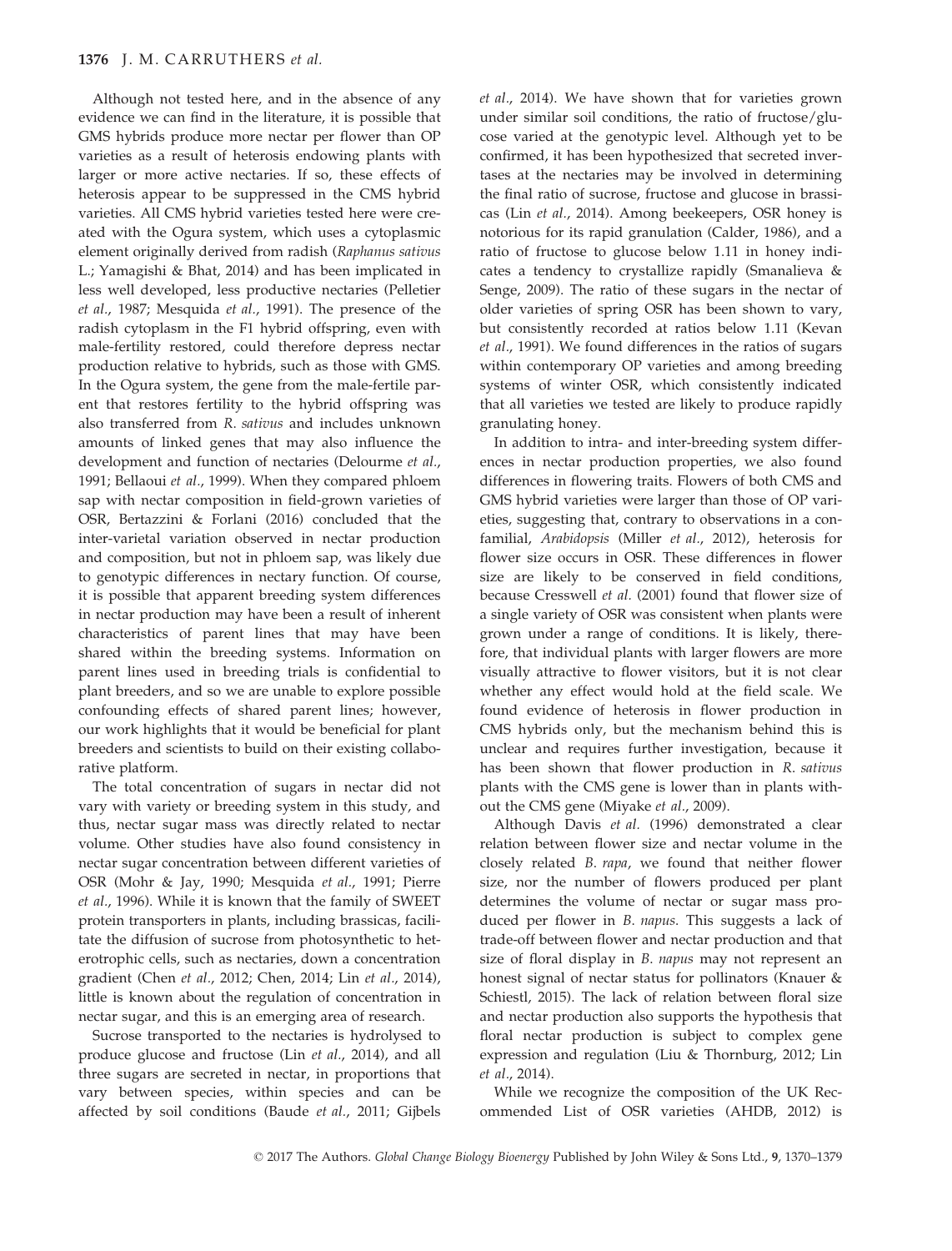subject to change as new varieties are certified, the varieties tested here remain representative of the conventional breeding systems used in OSR plant-breeding programmes. Of course, our observations of the inherent flowering and nectar properties of varieties and breeding systems tested may not be replicated in fieldgrown plants. For example, fluctuations in nectar concentration occur with weather conditions (Farkas, 2008), time of day (Mohr & Jay, 1990) and over the course of the flowering season (Pierre et al., 1999). We also note that the mean number of flowers per plant in the present study was over twice that estimated in OSR grown in the field (Nedic et al., 2013) and may be in response to lack of insect visitors that are known to reduce flower production (Mesquida et al., 1988a), low planting density (Cresswell et al., 2001), or reduced stress in competing for nutrients and water than those grown in field conditions. Without accounting for the preceding caveats, our work suggests that OP and CMS hybrid plants would provide, on average, 57.9% and 76.9%, respectively, of the nectar resource per plant provided by GMS hybrid varieties (Fig. 1f).

In conclusion, we have shown that floral rewards in OSR varieties differ between breeding systems, and nectar production is functionally independent of flower production. We suggest that OSR varieties produced by the GMS hybrid technique could provide comparatively greater nectar rewards for insects that use the crop as a source of nutrition. We recommend research to understand and control the mechanisms of nectar production in OSR breeding systems and that the resource provided by different varieties of OSR to pollinators could be acknowledged in recommending varieties to growers. This work shows that plant breeding could be a useful tool in the quest for sustainable agricultural intensification: the implications of breeding system differences in rewards for both crop yield and insect pollinators, and also on honey production should be tested in the field, and scaled to the landscape and colony level using modelling approaches, such as the BEEHAVE model (Becher et al., 2014).

#### Acknowledgements

We thank Rothamsted glasshouse staff for cultivating the OSR plants, and Eileen Power and Dan Stabler for help with the HPLC at the University of Newcastle. This work was funded by the BBSRC, including support from an Insect Pollinators Initiative grant awarded to GAW (BB/I000968/1) that was jointly funded by the BBSRC, NERC, the Wellcome Trust, Defra, and the Scottish Government. Support was also received from High Wycombe Beekeepers' Association. Rothamsted Research receives strategic funding from the Biotechnology and Biological Sciences Research Council (BBSRC) of the UK.

#### References

- AHDB (2012) Winter oilseed rape AHDB Recommended List East/West 2012/13. Available at:<https://cereals.ahdb.org.uk/varieties/ahdb-recommended-lists.aspx> (accessed 6 December 2016).
- Bailes EJ, Ollerton J, Pattrick JG, Glover BJ (2015) How can an understanding of plant-pollinator interactions contribute to global food security? Current Opinion in Plant Biology, 26, 72–79.
- Baker HG, Baker I (1983) Floral nectar sugar constituents in relation to pollinator type. In: Handbook of Experimental Pollination Biology (eds Jones CE, Little RJ), pp. 117–141. Van Nostrand Reinhold, New York.
- Bartomeus I, Potts SG, Steffan-Dewenter I et al. (2014) Contribution of insect pollinators to crop yield and quality varies with agricultural intensification. PeerJ, 2, 20.
- Baude M, Leloup J, Suchail S et al. (2011) Litter inputs and plant interactions affect nectar sugar content. Journal of Ecology, 99, 828–837.
- Baude M, Kunin WE, Boatman ND et al. (2016) Historical nectar assessment reveals the fall and rise of floral resources in Britain. Nature, 530, 85–88.
- Becher MA, Grimm V, Thorbek P, Horn J, Kennedy PJ, Osborne JL (2014) BEE-HAVE: a systems model of honeybee colony dynamics and foraging to explore multifactorial causes of colony failure. Journal of Applied Ecology, 51, 470–482.
- Bellaoui M, Grelon M, Pelletier G, Budar F (1999) The restorer Rfo gene acts posttranslationally on the stability of the ORF138 Ogura CMS-associated protein in reproductive tissues of rapeseed cybrids. Plant Molecular Biology, 40, 893–902.
- Bender RL, Fekete ML, Klinkenberg PM et al. (2013) PIN6 is required for nectary auxin response and short stamen development. The Plant Journal, 74, 893–904.
- Bertazzini M, Forlani G (2016) Intraspecific variability of floral nectar volume and composition in rapeseed (Brassica napus L. var. oleifera). Frontiers in Plant Science, 7, 13.
- Biesmeijer JC, Roberts SPM, Reemer M et al. (2006) Parallel declines in pollinators and insect-pollinated plants in Britain and the Netherlands. Science, 313, 351–354. Bommarco R, Marini L, Vaissiere BE (2012) Insect pollination enhances seed yield,
- quality, and market value in oilseed rape. Oecologia, 169, 1025–1032. Burkle LA, Irwin RE (2009) The effects of nutrient addition on floral characters and
- pollination in two subalpine plants, Ipomopsis aggregata and Linum lewisii. Plant Ecology, 203, 83–98.
- Calder A (1986) Oilseed Rape and Bees. Northern Bee Books, Hebden Bridge, UK.
- Cameron SA, Lozier JD, Strange JP, Koch JB, Cordes N, Solter LF, Griswold TL (2011) Patterns of widespread decline in North American bumble bees. Proceedings of the National Academy of Sciences of the United States of America, 108, 662–667.
- Carvalheiro LG, Kunin WE, Biesmeijer JC (2013) Species richness declines and biotic homogenization have slowed down for NW-European pollinators and plants. Ecology Letters, 16, 870–878.
- Chen L-Q (2014) SWEET sugar transporters for phloem transport and pathogen nutrition. New Phytologist, 201, 1150–1155.
- Chen L-Q, Qu X-Q, Hou B-H, Sosso D, Osorio S, Fernie AR, Frommer WB (2012) Sucrose efflux mediated by SWEET proteins as a key step for phloem transport. Science, 335, 207–211.
- Conner JK, Rush S (1996) Effects of flower size and number on pollinator visitation to wild radish, Raphanus raphanistrum. Oecologia, 105, 509–516.
- Corbet SA (2003) Nectar sugar content: estimating standing crop and secretion rate in the field. Apidologie, 34, 1–10.
- Cresswell JE, Hagen C, Woolnough JM (2001) Attributes of individual flowers of Brassica napus L. are affected by defoliation but not by intraspecific competition. Annals of Botany, 88, 111–117.
- Davis AR, Sawhney VK, Fowke LC, Low NH (1994) Floral nectar secretion and ploidy in Brassica rapa and Brassica napus (Brassicaceae) 1: nectary size and nectar carbohydrate production and composition. Apidologie, 25, 602–614.
- Davis AR, Fowke LC, Sawhney VK, Low NH (1996) Floral nectar secretion and ploidy in Brassica rapa and B. napus (Brassicaceae) 2: quantified variability of nectary structure and function in rapid-cycling lines. Annals of Botany, 77, 223–234.
- Delourme R, Budar F (1999) Male sterility. In: Biology of Brassica Coenospecies (ed Gómez-Campo C), pp. 185-216. Elsevier Science, Amsterdam.
- Delourme R, Eber F, Renard M (1991) Radish cytoplasmic male sterility in rapeseed: breeding restorer lines with a good female fertility. In: Proceedings of the 8th GCIRC Rapeseed Congress, Saskatoon, Canada (ed. McGregor DI), pp. 1506–1510. University Extension Press, Saskatoon.
- Diggle PK (1997) Ontogenetic contingency and floral morphology: the effects of architecture and resource limitation. International Journal of Plant Sciences, 158, S99–S107.
- Farkas A (2008) Nectar production and nectar sugar composition of three oilseed rape (Brassica napus) cultivars in Hungary. Proceedings of the International Symposium on Sustainability through Integrated and Organic Horticulture, 275–283.

© 2017 The Authors. Global Change Biology Bioenergy Published by John Wiley & Sons Ltd., 9, 1370–1379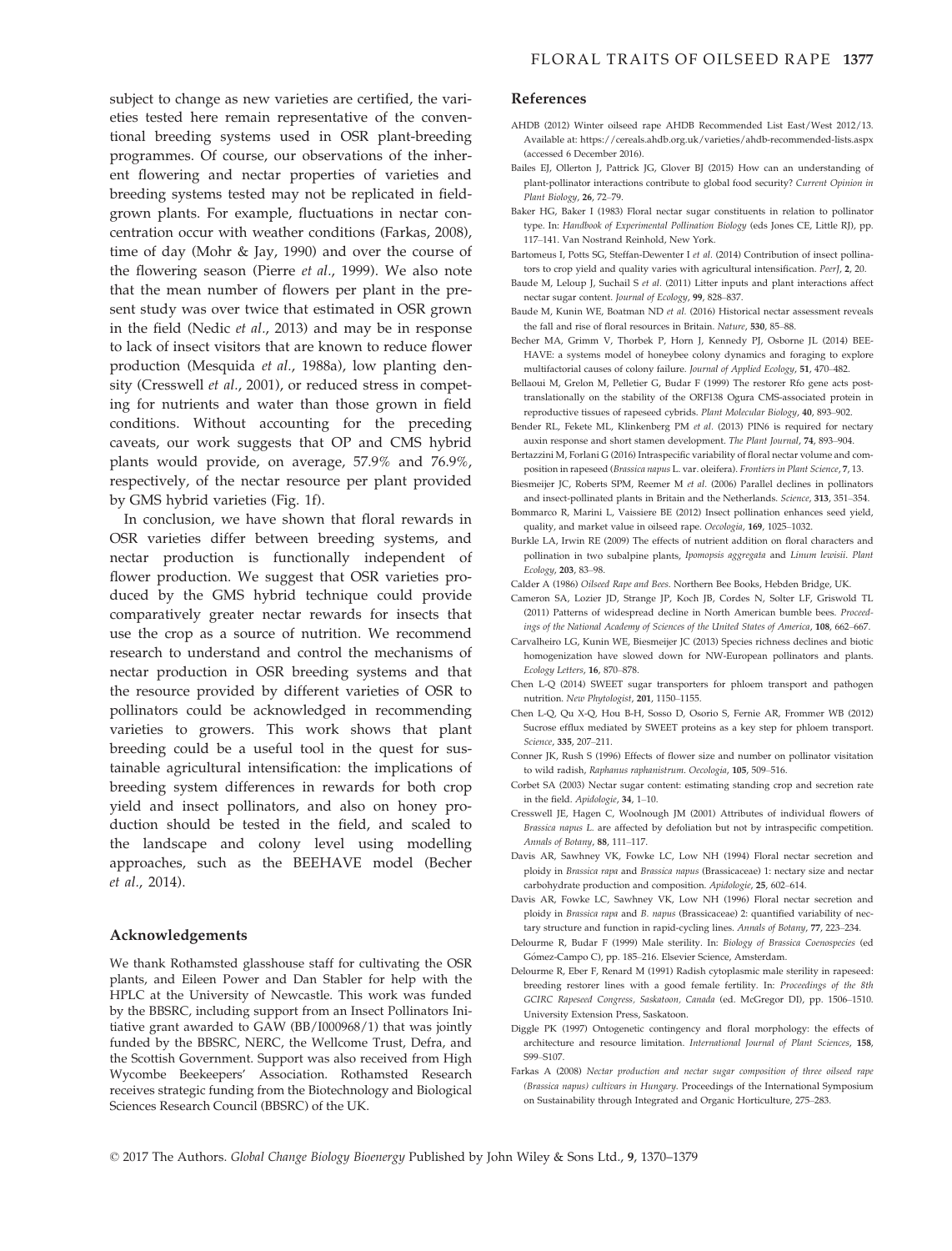### 1378 J. M. CARRUTHERS et al.

- Frauen M, Jürgen N, Paulmann W, Grosse F (2003) Development and perspectives of MSL-hybrids in winter oilseed rape in Europe. Proceedings of the 11th GCIRC Rapessed Congress, pp. 316–318. Denmark, Copenhagen.
- Friedt W, Snowdon R (2009) Oilseed rape. In: Oil Crops (eds Vollmann J, Rajcan I), pp. 91–126. Springer, New York.
- Galen C (1999) Why do flowers vary? The functional ecology of variation in flower size and form within natural plant populations. BioScience, 49, 631-640.
- Gijbels P, Van Den Ende W, Honnay O (2014) Landscape scale variation in nectar amino acid and sugar composition in a Lepidoptera pollinated orchid species and its relation with fruit set. Journal of Ecology, 102, 136–144.
- Gill KA, O'Neal ME (2015) Survey of soybean insect pollinators: community identification and sampling method analysis. Environmental Entomology, 44, 488–498.
- Goulson D (1999) Foraging strategies of insects for gathering nectar and pollen, and implications for plant ecology and evolution. Perspectives in Plant Ecology Evolution and Systematics, 2, 185–209.
- Goulson D, Nicholls E, Botias C, Rotheray EL (2015) Bee declines driven by combined stress from parasites, pesticides, and lack of flowers. Science, 347, 1255957. doi[:10.1126/science.1255957](https://doi.org/10.1126/science.1255957).
- Heil M (2011) Nectar: generation, regulation, and ecological functions. Trends in Plant Science, 16, 191–200.
- Holzschuh A, Dormann CF, Tscharntke T, Steffan-Dewenter I (2013) Mass-flowering crops enhance wild bee abundance. Oecologia, 172, 477–484.
- Hudewenz A, Pufal G, Boegeholz AL, Klein AM (2014) Cross-pollination benefits differ among oilseed rape varieties. Journal of Agricultural Science, 152, 770– 778.
- Jauker F, Peter F, Wolters V, Diekoetter T (2012) Early reproductive benefits of massflowering crops to the solitary bee Osmia rufa outbalance post-flowering disadvantages. Basic and Applied Ecology, 13, 268–276.
- Jervis MA, Boggs CL (2005) Linking nectar amino acids to fitness in female butterflies. Trends in Ecology & Evolution, 20, 585-587.
- Ke LP, Sun YQ, Hong DF, Liu PW, Yang GS (2005) Identification of AFLP markers linked to one recessive genic male sterility gene in oilseed rape, Brassica napus. Plant Breeding, 124, 367–370.
- Kessler D, Gase K, Baldwin IT (2008) Field experiments with transformed plants reveal the sense of floral scents. Science, 321, 1200–1202.
- Kevan PG, Lee H, Shuel RW (1991) Sugar ratios in nectars of varieties of canola (Brassica napus). Journal of Apicultural Research, 30, 99–102.
- Klein A-M, Vaissiere BE, Cane JH, Steffan-Dewenter I, Cunningham SA, Kremen C, Tscharntke T (2007) Importance of pollinators in changing landscapes for world crops. Proceedings of the Royal Society B, 274, 303–313.
- Knauer AC, Schiestl FP (2015) Bees use honest floral signals as indicators of reward when visiting flowers. Ecology Letters, 18, 135–143.
- Lebeau J, Wesselingh RA, Van Dyck H (2016) Floral resource limitation severely reduces butterfly survival, condition and flight activity in simplified agricultural landscapes. Oecologia, 180, 421–427.
- Lin IW, Sosso D, Chen LO et al. (2014) Nectar secretion requires sucrose phosphate synthases and the sugar transporter SWEET9. Nature, 508, 546–549. doi:[10.1038/](https://doi.org/10.1038/nature13082) [nature13082](https://doi.org/10.1038/nature13082).
- Liu G, Thornburg RW (2012) Knockdown of MYB305 disrupts nectary starch metabolism and floral nectar production. The Plant Journal, 70, 377–388.
- Makino TT, Ohashi K, Sakai S (2007) How do floral display size and the density of surrounding flowers influence the likelihood of bumble bee revisitation to a plant? Functional Ecology, 21, 87–95.
- Mayer C, Adler L, Armbruster WS et al. (2011) Pollination ecology in the 21st century: key questions for future research. Journal of Pollination Ecology, 3, 8–23.
- Mesquida J, Marilleau R, Pham-Delègue MH, Renard M (1988a) A study of rapeseed (Brassica napus L var oleifera Metzger) flower nectar secretions. Apidologie, 19, 307–318.
- Mesquida J, Renard M, Pierre JS (1988b) Rapeseed (Brassica napus L.) productivity: the effect of honeybees (Apis mellifera L.) and different pollination conditions in cage and field tests. Apidologie, 19, 51–72.
- Mesquida J, Pham-Delegue MH, Marilleau R, Lemetayer M, Renard M (1991) The floral nectar secretion in male-sterile cybrid winter rapeseed (Brassica napus L.). Agronomie, 11, 217–227.
- Miller M, Zhang CQ, Chen ZJ (2012) Ploidy and hybridity effects on growth vigor and gene expression in Arabidopsis thaliana hybrids and their parents. G3-Genes Genomes Genetics, 2, 505–513.
- Miyake K, Miyake T, Terachi T, Yahara T (2009) Relative fitness of females and hermaphrodites in a natural gynodioecious population of wild radish, Raphanus sativus L. (Brassicaceae): comparison based on molecular genotyping. Journal of Evolutionary Biology, 22, 2012–2019.
- Mohr NA, Jay SC (1990) Nectar production of selected cultivars of Brassica campestris L. and Brassica napus L. Journal of Apicultural Research, 29, 95–100.
- Morandin LA, Winston ML (2006) Pollinators provide economic incentive to preserve natural land in agroecosystems. Agriculture Ecosystems & Environment, 116, 289–292.
- Nedic N, Macukanovic-Jocic M, Rancic D, Rorslett B, Sostaric I, Stevanovic ZD, Mladenovic M (2013) Melliferous potential of Brassica napus L. subsp napus (Cruciferae). Arthropod-Plant Interactions, 7, 323–333.
- Nicolson SW, Thornburg RW (2007) Nectar chemistry. In: Nectaries and Nectar (eds Nicolson SW, Nepi M, Pacini E), pp. 215–264. Springer, Dordrecht.
- Nicolson SW, Lerch-Henning S, Welsford M, Johnson SD (2015) Nectar palatability can selectively filter bird and insect visitors to coral tree flowers. Evolutionary Ecology, 29, 405–417.
- OECD (2016) OECD Seed Schemes 2016: OECD Schemes for the Varietal Certification or the Control of Seed Moving in International Trade. OECD, Paris, France.
- Oliver DP, Kookana RS, Miller RB, Correll RL (2016) Comparative environmental impact assessment of herbicides used on genetically modified and non-genetically modified herbicide-tolerant canola crops using two risk indicators. Science of the Total Environment, 557–557, 754–763.
- Ollerton J, Winfree R, Tarrant S (2011) How many flowering plants are pollinated by animals? Oikos, 120, 321–326.
- Pelletier G, Primard C, Renard M, Pellan-Delourme R, Mesquida J (1987) Molecular, phenotypic and genetic characterization of mitochondrial recombinants in rapeseed. In: Proceedings of the 7th GCIRC Rapeseed Congress, pp. 113-118, Poznan, Poland.
- Pernal SF, Currie RW (1998) Nectar quality in open-pollinated, pol CMS hybrid, and dominant SI hybrid oilseed summer rape. Canadian Journal of Plant Science, 78, 79– 89.
- Pierre J, Leguen J, Pham-Delègue MH, Mesquida J, Marilleau R, Morin G (1996) Comparative study of nectar secretion and attractivity to bees of two lines of spring-type faba bean (Vicia faba L. var equina Steudel). Apidologie, 27, 65-75.
- Pierre J, Mesquida J, Marilleau R, Pham-Delègue MH, Renard M (1999) Nectar secretion in winter oilseed rape, Brassica napus - quantitative and qualitative variability among 71 genotypes. Plant Breeding, 118, 471–476.
- Potts SG, Biesmeijer JC, Kremen C, Neumann P, Schweiger O, Kunin WE (2010) Global pollinator declines: trends, impacts and drivers. Trends in Ecology & Evolution, 25, 345–353.
- Radhika V, Kost C, Boland W, Heil M (2010) The role of Jasmonates in floral nectar secretion. PLoS ONE, 5, e9265.
- Rai B, Gupta SK, Pratap A (2007) Breeding methods. Advances in Botanical Research, 45, 21–48.
- Requier F, Odoux JF, Tamic T, Moreau N, Henry M, Decourtye A, Bretagnolle V (2015) Honey bee diet in intensive farmland habitats reveals an unexpectedly high flower richness and a major role of weeds. Ecological Applications, 25, 881– 890.
- Riedinger V, Mitesser O, Hovestadt T, Steffan-Dewenter I, Holzschuh A (2015) Annual dynamics of wild bee densities: attractiveness and productivity effects of oilseed rape. Ecology, 96, 1351–1360.
- Ruhlmann JM, Kram BW, Carter CJ (2010) CELL WALL INVERTASE 4 is required for nectar production in Arabidopsis. Journal of Experimental Botany, 61, 395–404.
- Schaefer HM, Schaefer V, Levey DJ (2004) How plant-animal interactions signal new insights in communication. Trends in Ecology & Evolution, 19, 577–584.
- Schindelin J, Rueden CT, Hiner MC, Eliceiri KW (2015) The ImageJ ecosystem: An open platform for biomedical image analysis. Molecular Reproduction & Development, 82, 518–529.
- Smanalieva J, Senge B (2009) Analytical and rheological investigations into selected unifloral German honey. European Food Research and Technology, 229, 107–113.
- Stanley DA, Stout JC (2013) Quantifying the impacts of bioenergy crops on pollinating insect abundance and diversity: a field-scale evaluation reveals taxon-specific responses. Journal of Applied Ecology, 50, 335–344.
- USDA (2016a) Oilseeds: World markets and trade. USDA-FAS September 2016. Avialable at: [http://usda.mannlib.cornell.edu/usda/fas/oilseed-trade//2010s/](http://usda.mannlib.cornell.edu/usda/fas/oilseed-trade//2010s/2016/oilseed-trade-09-12-2016.pdf) [2016/oilseed-trade-09-12-2016.pdf](http://usda.mannlib.cornell.edu/usda/fas/oilseed-trade//2010s/2016/oilseed-trade-09-12-2016.pdf) (accessed 10 February 2017)
- USDA (2016b) Oilseeds and Products Annual. GAIN Report AU1603. Avialable at: [https://gain.fas.usda.gov/Recent%20GAIN%20Publications/Oilseeds%20and%20](https://gain.fas.usda.gov/Recent%20GAIN%20Publications/Oilseeds%20and%20Products%20Annual_Vienna_EU-28_4-1-2016.pdf) [Products%20Annual\\_Vienna\\_EU-28\\_4-1-2016.pdf](https://gain.fas.usda.gov/Recent%20GAIN%20Publications/Oilseeds%20and%20Products%20Annual_Vienna_EU-28_4-1-2016.pdf) (accessed 10 February 2017)
- VSNi (2015) Genstat for Windows (18th edn). VSN International Ltd, Hemel Hempstead, UK.
- Wang JF, De Kroon H, Wang L et al. (2009) Root foraging and yield components underlying limited effects of partial root-zone drying on oilseed rape, a crop with an indeterminate growth habit. Plant and Soil, 323, 163–176.